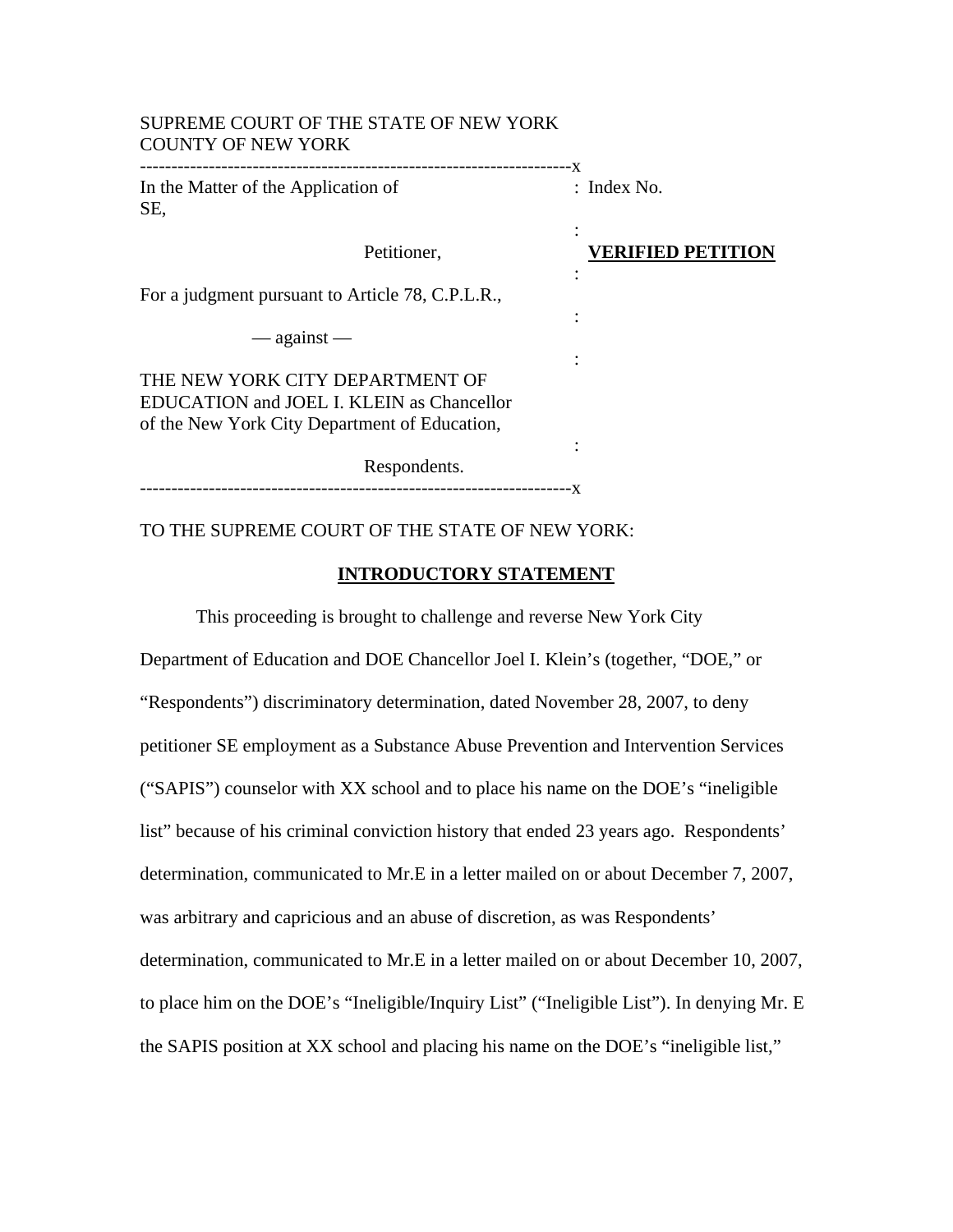Respondents violated Article 23-A of the Correction Law, the New York State and City Human Rights Laws, and the DOE's own regulations.

As was clear in the documentation before the agency at the time it rendered its decision, Mr. E has not been convicted of a crime since 1984, has worked successfully as a drug and alcohol counselor for more than 15 years, has been certified as a New York State Credentialed Alcohol and Substance Abuse Counselor ("CASAC"), has earned an Associates Degree from SUNY's Empire State College, and currently works with young adults in his position as Substance Abuse Counselor and Community Outreach Worker with the XXX Department of XX Program. Mr. E also submitted glowing letters of recommendation from:

- his former probation officer (with whom he has remained in contact for over 25 years and who wrote that "[i]n over the 35 years I have worked in this field, [Mr.E] is the most effective, caring and professional counselor I have had the pleasure of working with," and that "of all the thousands of people I have encountered in my probation career, [Mr.E] stands out as someone who turned his life around through learning, determination, and service to improve the lives of people in need of treatment");
- the Executive Director of XXX, who wrote that "Mr.E has become one of the most respected adolescent treatment professionals in XXXXCounty" and that "[w]e [i.e. the DOE] would be remiss if we do not strongly consider his qualifications," from his current employer (who wrote that "[s]ince 2000 [Mr.E] has performed excellent service . . . [and has] demonstrated a noteworthy ability to master the myriad demands of his position"); and
- two members of the clergy, including Mr.E's pastor.

Respondents' decision violated New York's strict anti-discrimination laws, which were enacted to ensure that persons previously convicted of criminal offenses do not suffer unfair discrimination in employment, and which reflect the state's public policy to encourage employment of qualified individuals with conviction histories. New York's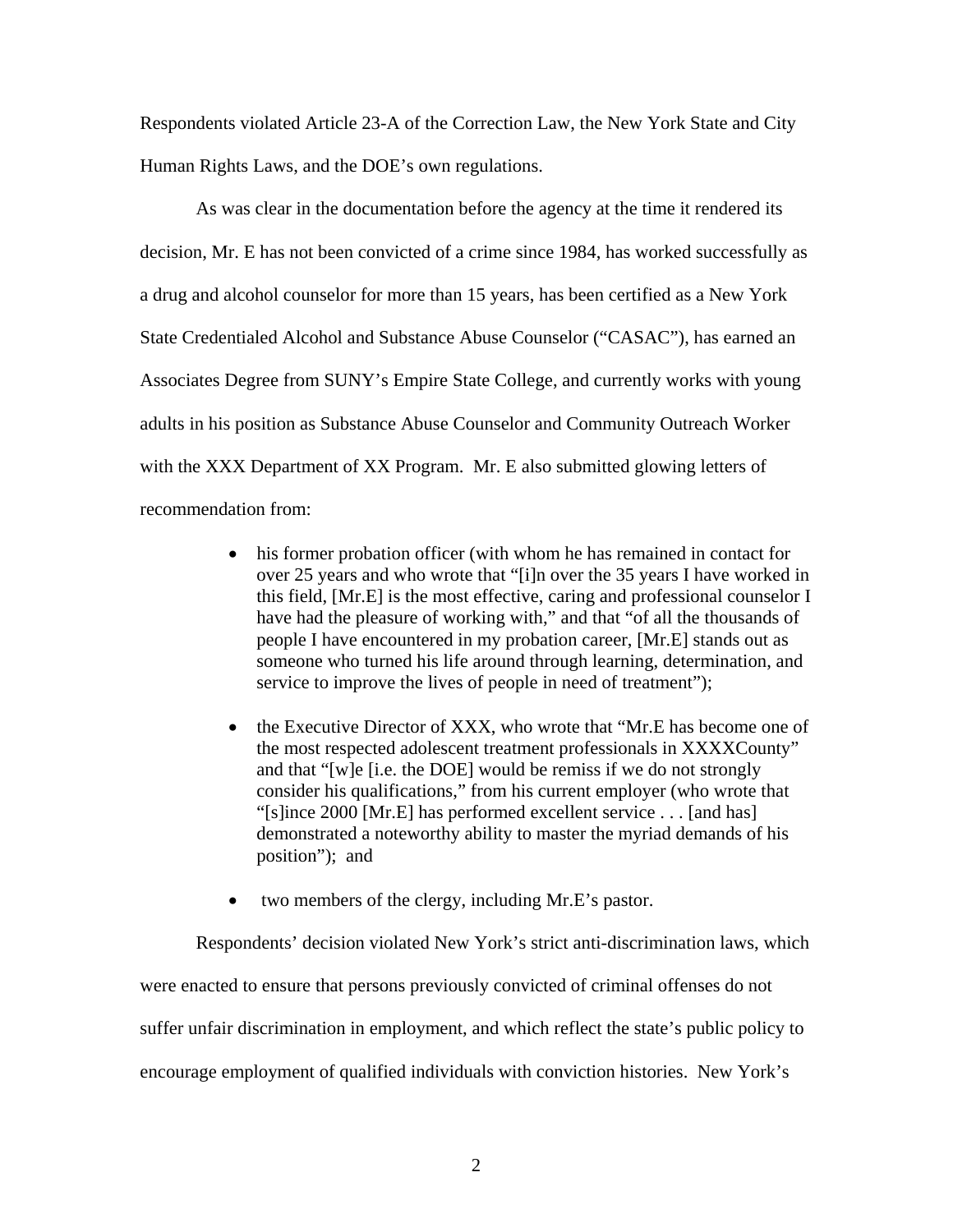laws prohibit employers from denying jobs based on a criminal record unless the employer has made a fair and reasoned determination – based on factors enumerated in the law – that the convictions are directly job-related or employment would pose an unreasonable risk to persons or property. *See* New York State Correction Law, Article 23-A, §§ 750-755, New York State Executive Law § 296(15) (the "New York State Human Rights Law"), New York City Administrative Code § 8-107 (the "New York City Human Rights Law"), and the New York City Department of Education Chancellor's Regulation C-105.

Respondents, however, effectively ignored the factors that both Art. 23-A and the DOE's own regulations required they consider when analyzing Mr. E's application, concentrating solely on his conviction history, which ended in 1984. Respondents did not properly consider any of the other required factors, such as his extensive and successful work history, his New York State Certified Alcohol and Drug Addiction Counselor designation, his current employment as Substance Abuse Counselor and Outreach Worker with the XXX, all documented, or his other proof of rehabilitation including glowing letters mentioned above. Had they hewed to the Art. 23-A requirements, Respondents could not but have concluded that employing Mr. E would pose no risk to persons or property. The record before the agency clearly showed that Mr. E had moved far beyond his decades-old convictions and had turned his life around. In failing to adhere to Art. 23-A, New York's anti-discrimination laws, and the DOE's own regulations, Respondents made a decision that was arbitrary and capricious and constituted an abuse of discretion.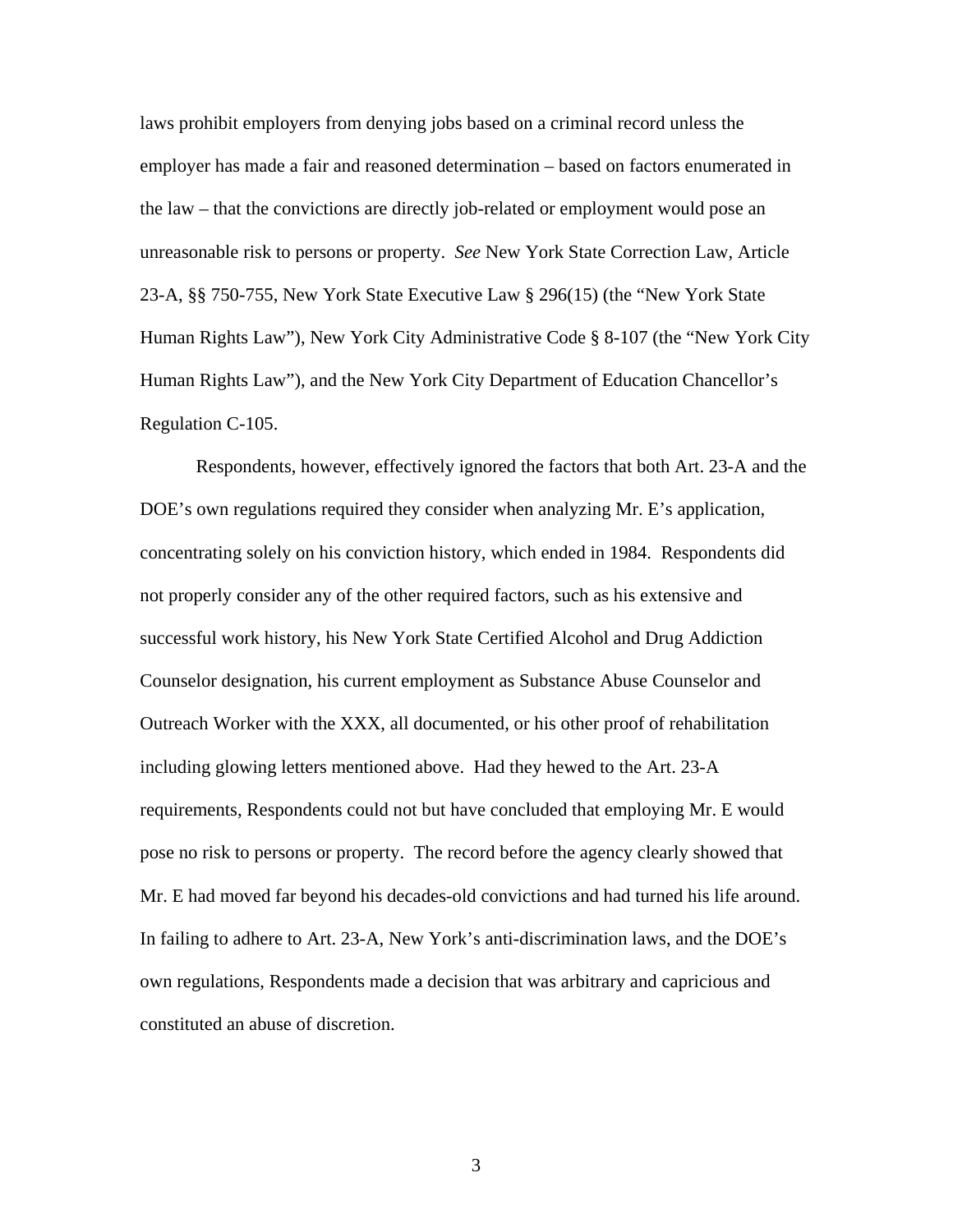Mr. E has submitted a motion, made by Order to Show Cause, for an order extending his time to file a notice of claim in this matter or, in the alternative, for an order deeming such notice of claim to be unnecessary. A copy of Mr. E's proposed notice of claim is annexed hereto as Exhibit A.

#### **JURISDICTION, PARTIES AND VENUE**

1. Venue is properly set in New York County pursuant to C.P.L.R. §§ 7804(b) and 506(b), because Respondent's principal office is located at 52 Chambers Street, New York, New York, within this judicial district.

2. Petitioner, SE, resides at XXX, New York.

3. Respondent DOE is located at 52 Chambers Street, New York, New York.

4. Respondent Joel I. Klein is Chancellor of the DOE; his office is located at 52 Chambers Street, New York, New York.

#### **LEGAL FRAMEWORK**

5. SE is one of thousands of New Yorkers whose employment is subject to an interrelated series of New York State and New York City laws prohibiting unfair discrimination against individuals with past convictions. Mr. E's conviction history of three misdemeanors and one felony stems from an addiction to alcohol and drugs he suffered as a young adult and overcame after participation in residential and outpatient drug rehabilitation in 1984 and 1985. For the felony conviction (in 1983), Mr. E served a term of five years probation and four months of intermittent weekend incarceration at a local jail. His 1984 misdemeanor conviction resulted in a one-year probation sentence run concurrent with his existing sentence. His probation (for the two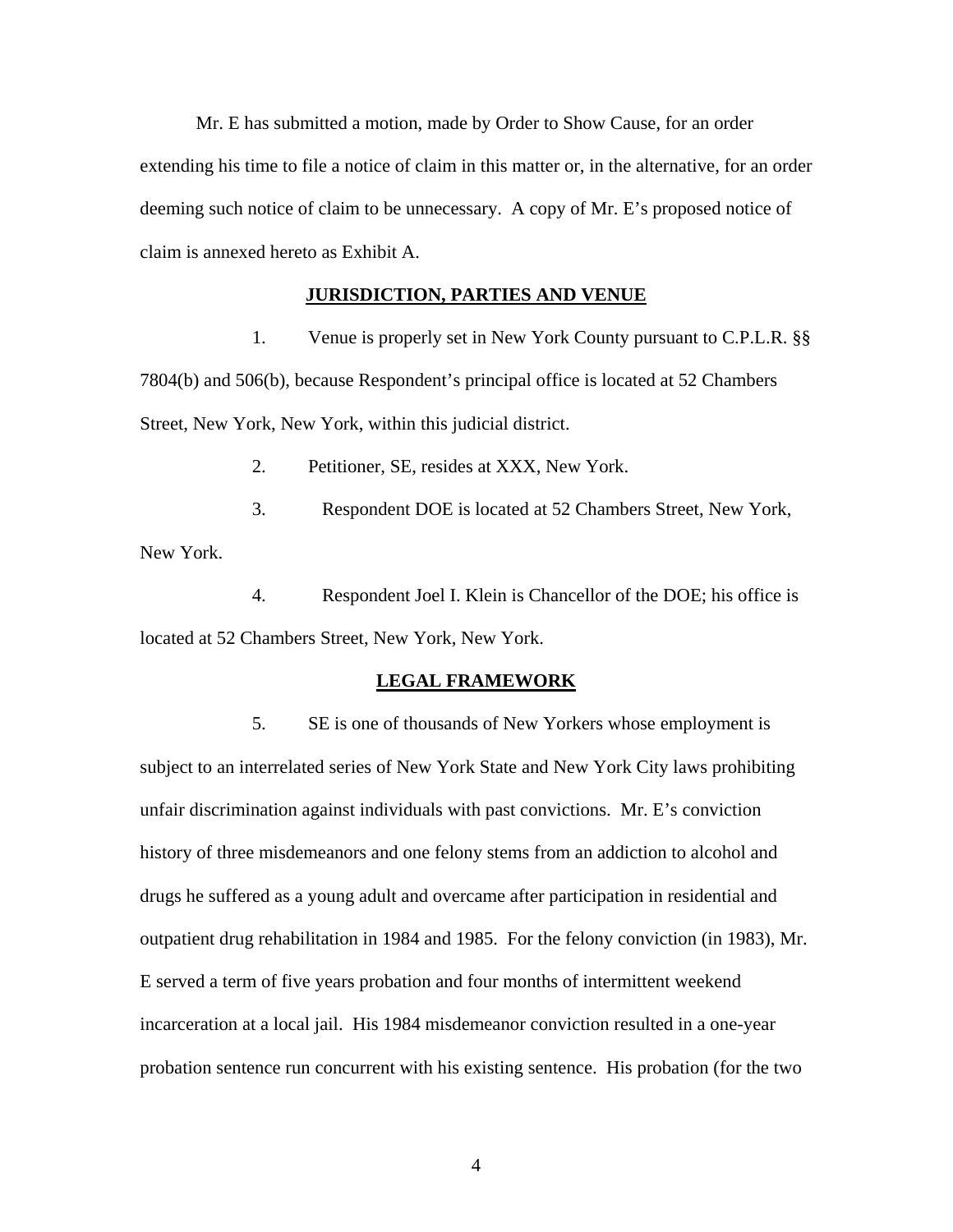convictions) was terminated early for good behavior. Mr. E has not been convicted of a crime in the intervening 23 years, but instead has worked diligently and successfully to change his life and support himself and his family. Indeed, Mr. E remains in close contact with his former probation officer, who now sends him clients and acts as his mentor and reference.

#### **New York's Anti-Discrimination Laws**

6. First and chief among New York's anti-discrimination laws is Article 23-A of the Correction Law, §§750-755, enacted in 1976 "to establish reasonable procedures to prevent . . . unfair discrimination against former criminal offenders in regard to licensure and employment," as then Governor Hugh Carey stated in his Memorandum approving Article 23-A. A copy of the Governor's Memorandum, reprinted in McKinney's 1976 Session Laws at p. 2458, is annexed hereto as Exhibit B.

7. Section 752 of the Correction Law prohibits both public agencies and private employers in New York from denying employment to an individual on the basis of prior criminal convictions unless there is a "direct relationship" between the individual's prior offenses and the specific employment sought, or unless granting employment to the individual "would involve an unreasonable risk to property or to the safety or welfare of specific individuals or the general public." N.Y. Correct. Law § 752.

8. Section 753 of the Correction Law further requires that, in determining whether to employ an individual with previous convictions, both public agencies and private employers must consider a series of factors set forth in the statute. These factors include New York State's public policy to encourage the employment of persons with conviction histories, the specific duties and responsibilities of the job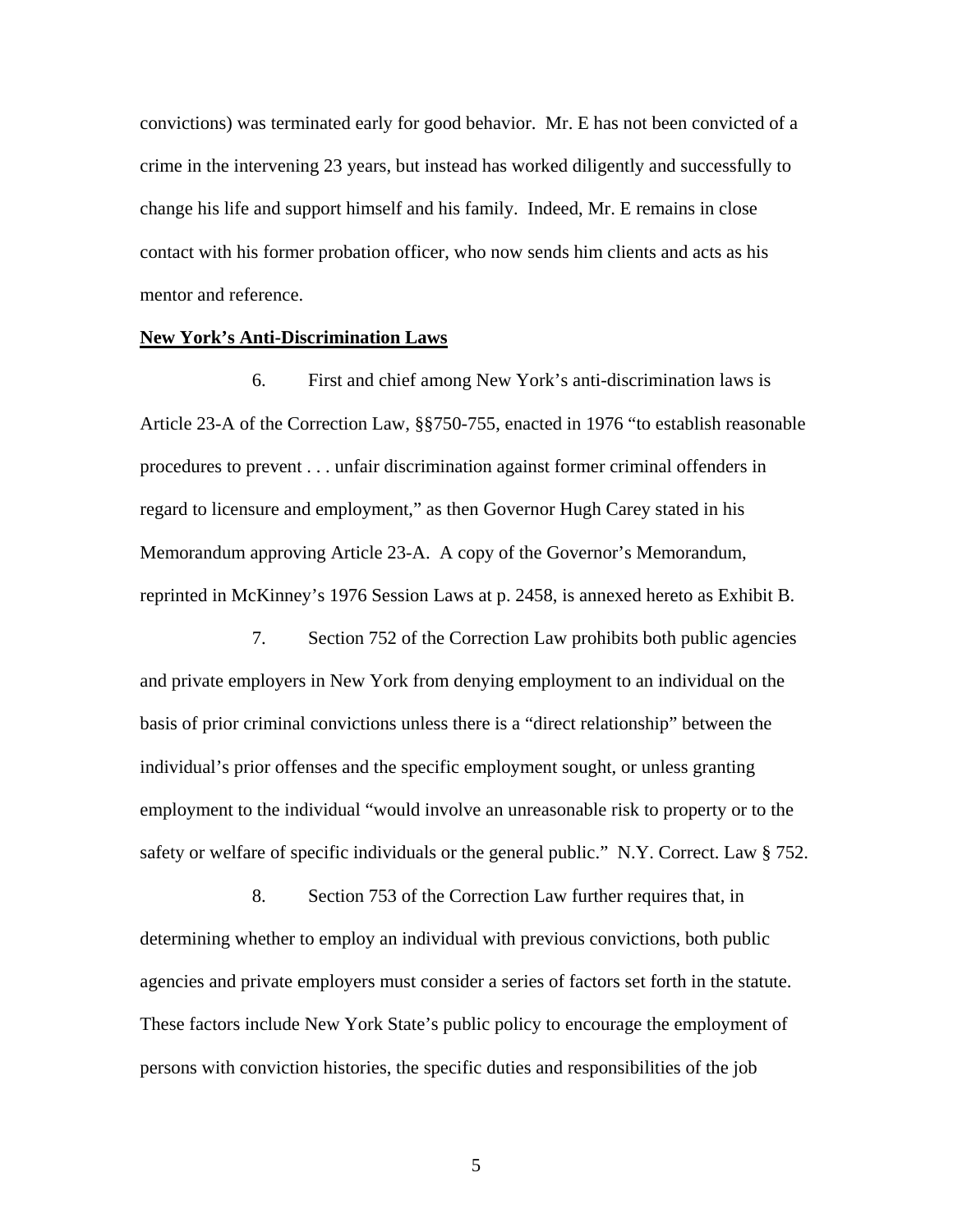sought, the bearing, if any, the criminal offense or offenses for which the person was previously convicted will have on his fitness or ability to perform one or more such duties or responsibilities, the time which has elapsed since the occurrence of the criminal offense or offenses, the age of the person at the time of occurrence of the criminal offense or offenses, the seriousness of the offense or offenses, any information produced by or on behalf of the person in regard to his rehabilitation and good conduct, and the legitimate interest of the public agency or private employer in protecting property, and the safety and welfare of specific individuals or the general public. N.Y. Correct. Law § 753(1).

9. Section 753 of the Correction Law also requires that any public agency or private employer subject to the law "give consideration to a certificate of relief from disabilities or a certificate of good conduct issued to the applicant, which certificate shall create a presumption of rehabilitation in regard to the offense or offenses specified therein." N.Y. Correct. Law  $\S 753(2)$ .

10. The New York State Human Rights Law (the "HRL"), N.Y. Exec. Law § 290 *et seq*., incorporates the Article 23-A requirements by making it "an unlawful discriminatory practice for any person, agency, bureau, corporation or association . . . to deny any license or employment to any individual by reason of his or her having been convicted of one or more criminal offenses . . . when such denial is in violation of the provisions of article twenty-three-A of the correction law." N.Y. Exec. Law § 296(15). OMRDD is an "agency" subject to this law.

11. The New York City Human Rights Law ("NYCHRL"), N.Y. City Admin. Code § 8-107 *et seq*., specifically prohibits employment discrimination against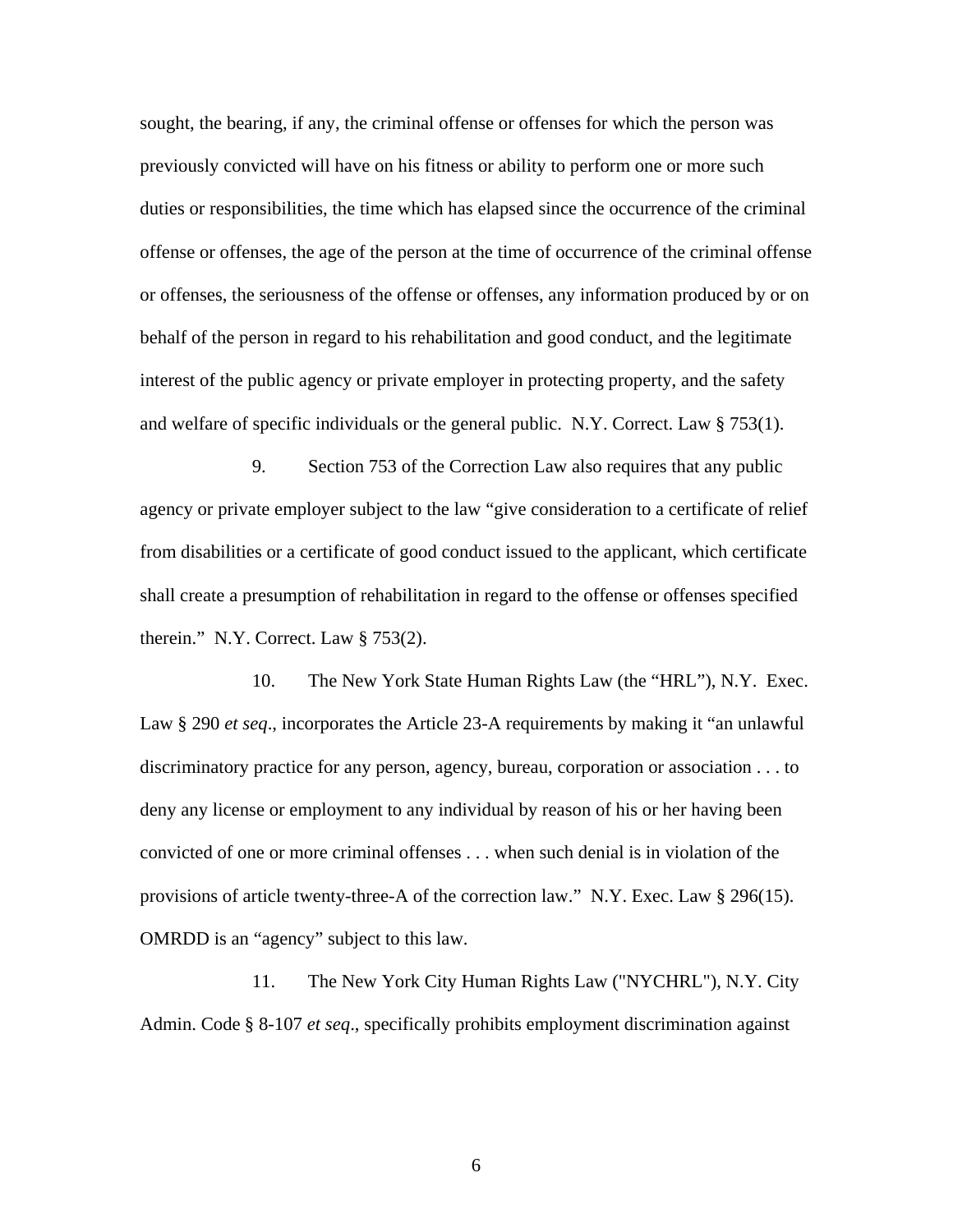New York City residents on the basis of a past history of criminal convictions. It states, in pertinent part, that

[i]t shall be unlawful discriminatory practice for any person to deny any license or permit or employment to any person by reason of his or her having been convicted of one or more criminal offenses, or by reason of a finding of a lack of "good moral character" which is based on his or her having been convicted of one or more criminal offenses, when such denial is in violation of the provisions of article twenty-three-a of the correction law.

N.Y. City Admin. Code § 8-107(a)(10). Because the term "person" includes government agencies, Respondents are subject to this law.

12. All three anti-discrimination laws referenced above – the New York State Correction Law, the New York State Human Rights Law and the New York City Human Rights Law – impose a duty on employers to use reasonable procedures to ensure that they obtain and consider certain types of information regarding a job applicant. They also require that employers consider this information in light of the relevant standards, i.e., that they not deny employment unless the applicant's convictions are directly job related or employment would involve an unreasonable risk.

### **The DOE Chancellor's Regulation**

13. The DOE Chancellor's Regulation #C-105 (copy attached)

requires that any person licensed, certified or employed by the New York City School System must undergo a background investigation, which includes a review of criminal record history, employment history, employment eligibility, military service and "any other information related to an applicant's character, conduct or background." C-105(2).

14. The Regulation also states that:

• "[i]f, prior to the conclusion of any background investigation, information of a derogatory nature is obtained which may result in denying the application . . . an applicant will be given an opportunity to review such information with the OPI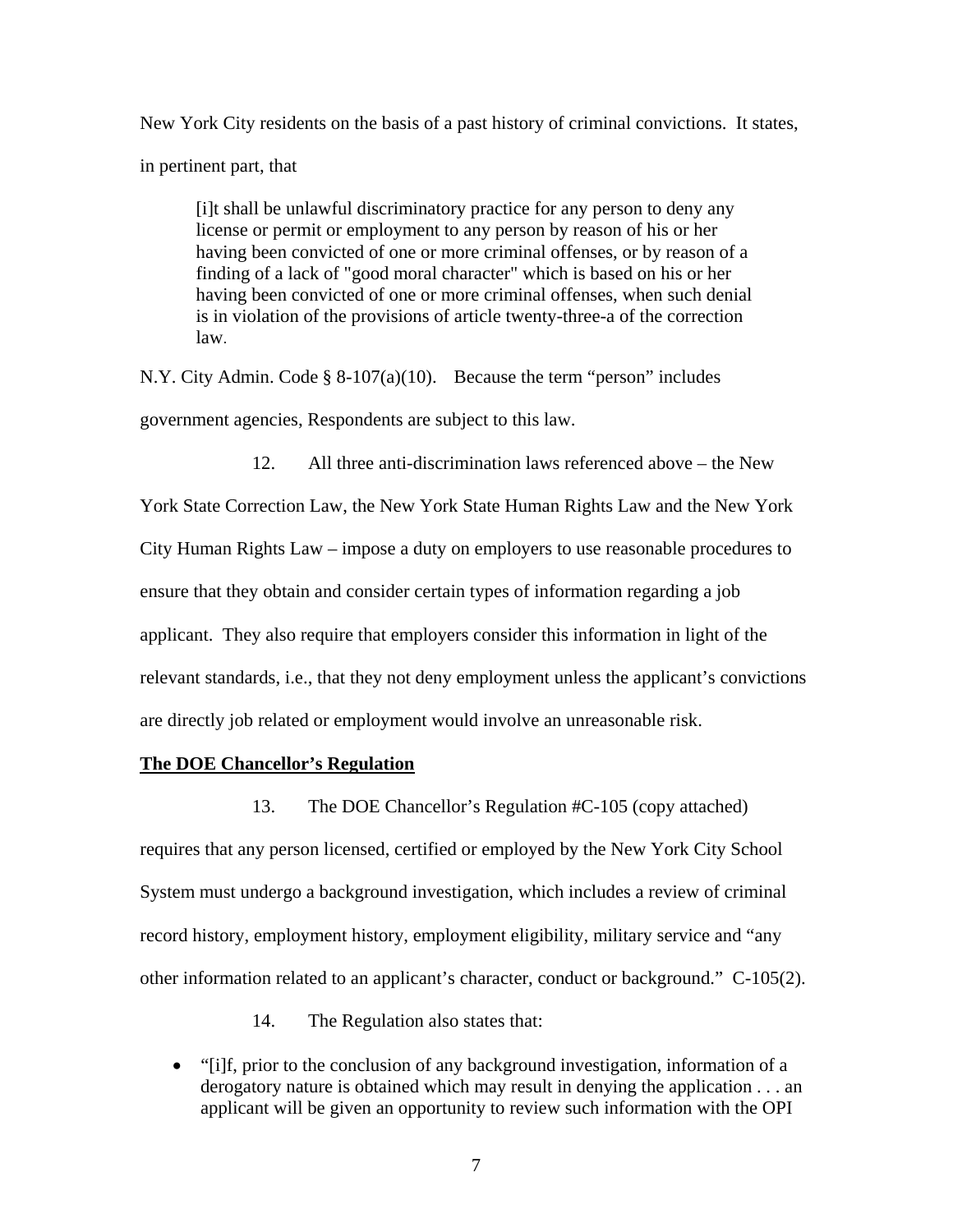[Office of Personnel Investigation] and to include in the investigatory file any written statements or documents which refute or explain such information." C-105(2); that

- "[a]t the conclusion of the background investigation, the OPI may ... recommend that . . . employment be denied. A recommendation by the OPI to deny an application shall be referred to the Chief Executive of DHR [Division of Human Resources] . . . [who] shall have the authority to make the final decision to approve or deny the application." C-105(3); and that
- "[t]he applicant will receive notice of the final decision in writing  $\dots$  such written notice will contain the reason(s) for the denial." C-105(3).
	- 15. The Regulation then discusses factors to be considered when

reviewing an application from an individual with a conviction history. It notes that the

"New York City Public School System is bound by law to comply with Article 23-A of

the New York State Correction Law which is incorporated by reference" into the

Regulation. It goes on to note that

- "the New York City Public School System is particularly concerned with the following offenses," listing a number of conviction categories; and that
- "[w]here the nature of any conviction so warrants, the review will include an investigation of the facts and circumstances related to the conviction. Such information will be sought from law enforcement agencies and prosecutorial agencies." C-105(4).

16. If, after undergoing the process set forth above, an applicant is denied employment, she or he may reapply "no sooner than 12 months after denial," although this time period may be shortened "based upon the applicant's particular circumstances." C-105(8).

17. Civil Practice Law and Rules Art. 78 provides a vehicle for challenging administrative decisions made by government bodies or officers. The Court is empowered to decide whether a given agency determination "was made in violation of lawful procedure, was affected by an error of law or was arbitrary and capricious or an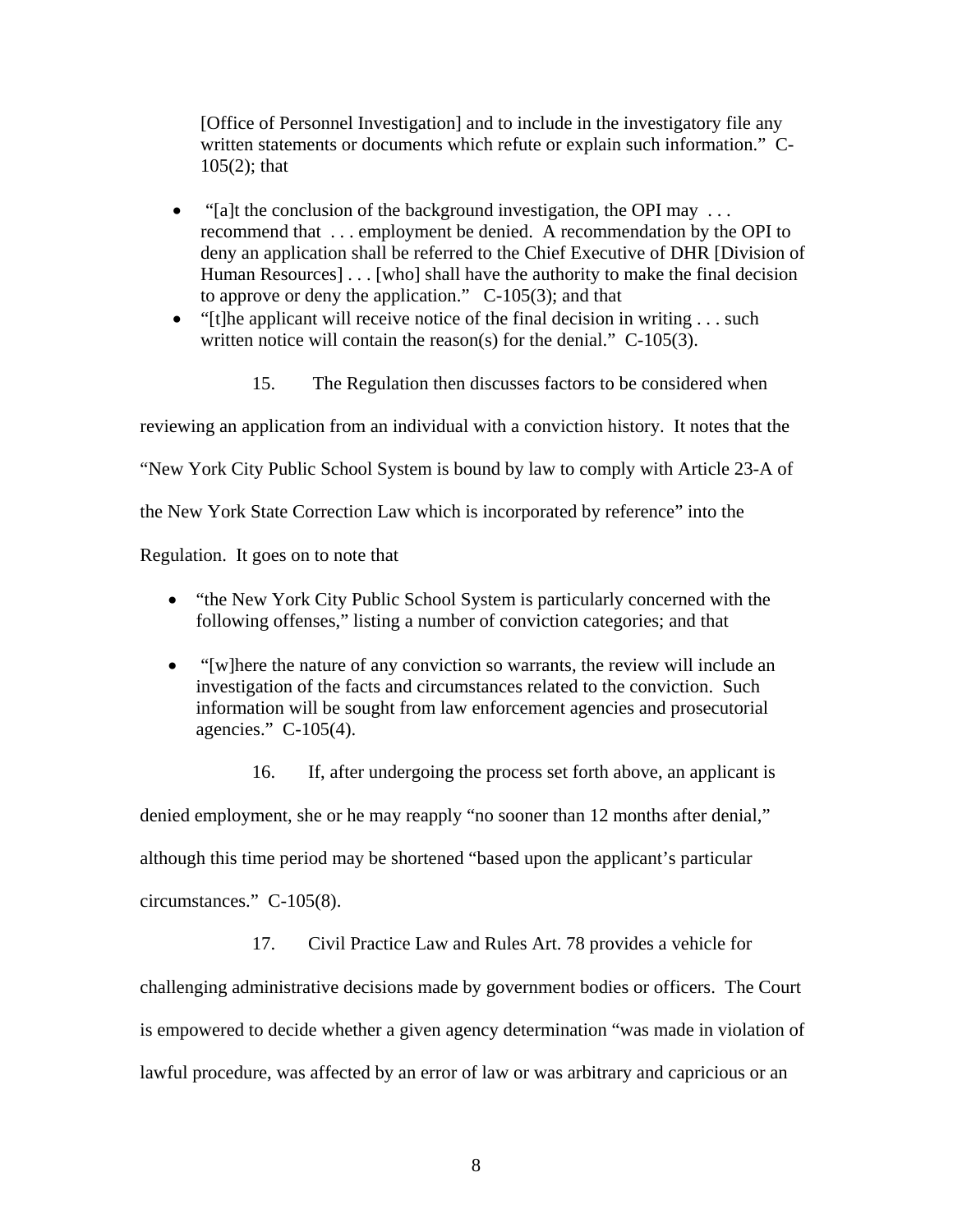abuse of discretion  $\dots$ ." N.Y. C.P.L.R. §§ 7801, 7803(3). It is then permitted to issue judgment "granting petitioner the relief to which he is entitled . . . [or] annul or confirm the determination in whole or in part, or modify it, and may direct or prohibit specified action by the respondent." The petitioner may seek damages "incidental to the primary relief sought. . . ." N.Y. C.P.L.R § 7806.

#### **STATEMENT OF FACTS**

### **Mr. E's Employment History and Credentials**

18. SE, who is 46 years old, lives in XX with his wife and son. As is detailed below and as made clear in documents presented to the DOE, Mr. E has worked since 2000 for the XXX as a Substance Abuse Counselor with the XXX Program and as a Community Outreach Worker XXXXX xx program. *See* Mr. E's resume, which he submitted to the DOE, annexed hereto as Exhibit C. As he noted in his resume and on his application for the DOE SAPIS position, Mr. E has earned an Associate's Degree from SUNY Empire State College. Mr. E is an active member of the XXX church.

19. Mr. E has also been awarded a Credentialed Alcohol and Substance Abuse Counselor ("CASAC") certificate by the New York State Office of Alcoholism and Substance Abuse Services ("OASAS") (first issued in 1996 and renewed to date). In order to obtain an initial CASAC certificate, a counselor must complete 350 hours of education and internship placement, must have been employed in an OASASlicensed substance abuse program for no less than 3000 hours (this requirement may have been increased since Mr. E applied for his CASAC certificate), and take and pass both written and oral examinations. If the applicant is in recovery from drug or alcohol addiction, the applicant must be able to show proof of at least two years' sobriety prior to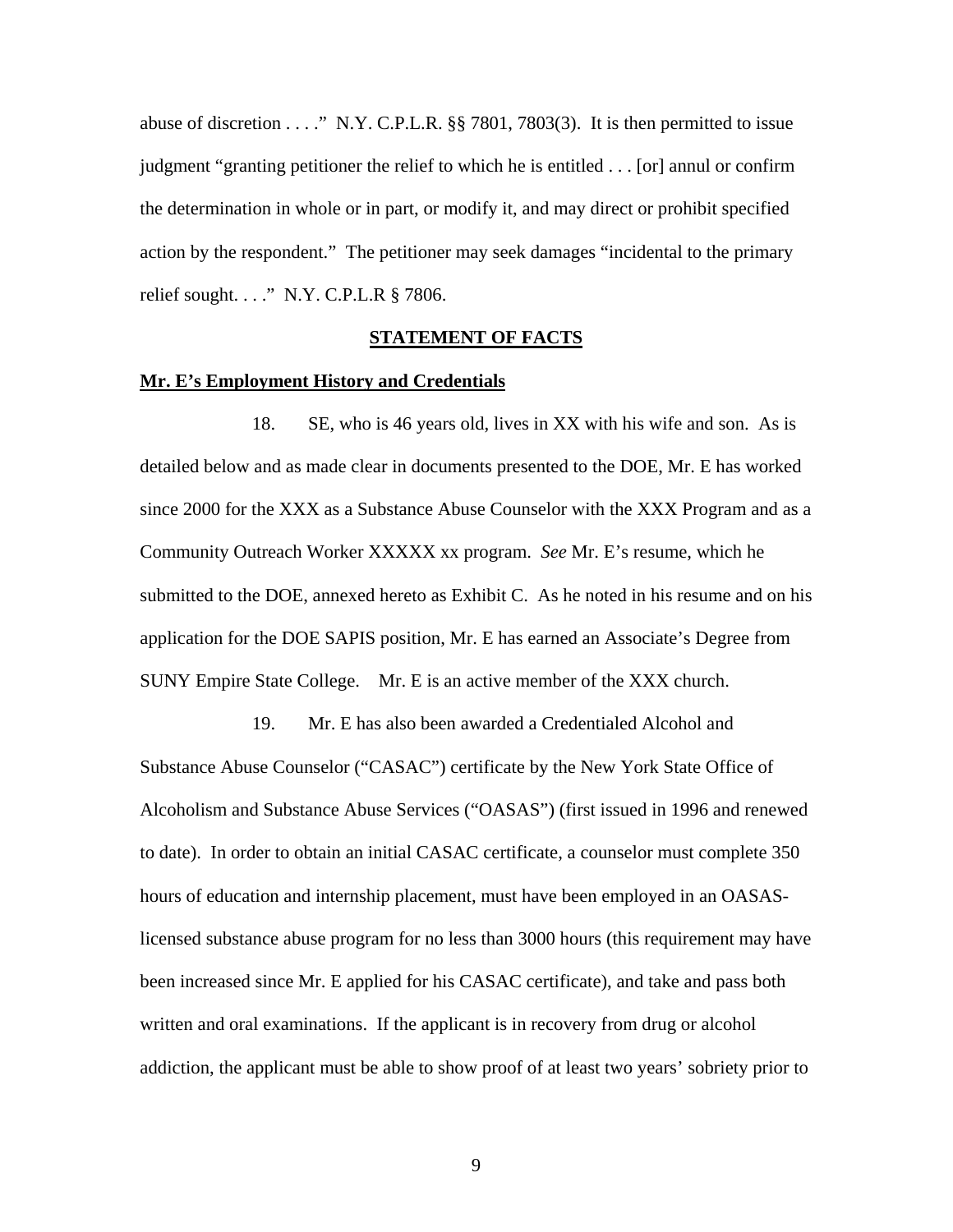making the application. The CASAC certification must be renewed every two years, at which time the certificate holder must show proof of having completed 40 hours of continuing education in the field of substance abuse counseling. Mr. E submitted his CASAC certificate, annexed hereto as Exhibit D, to the DOE.

20. Mr. E has a criminal conviction history consisting of three misdemeanor convictions entered from 1979 (when he was 17 years old) to 1984 and one class "C" felony conviction, the latter entered in 1983 for sale of a controlled substance. All four convictions stemmed from Mr. E's then addiction to alcohol and drugs, which he successfully overcame by completing an 18-month residential treatment program at XXX which he entered in 1987. Following completion of the residential treatment program, Mr. E attended an XXX outpatient program for several months, successfully graduating from XXX in 1989. Mr. E has remained drug free since he entered the residential treatment program, and has had no further contacts with the criminal justice system since his 1984 misdemeanor conviction.

21. Mr. E was trained in electronics, and initially worked for a car dealer and then for a company that contracted with the New York State XXX. Since 1991 he has worked – in positions of increasing responsibility – as a substance abuse counselor with nonprofit agencies, municipal entities and the XXX system. The positions he has held include:

- Senior Alcoholism Counselor and Outreach Worker/Homeless Population
- Assistant Drug Elimination Coordinator
- Assistant Clinical Supervisor
- Counselor
- Outreach Worker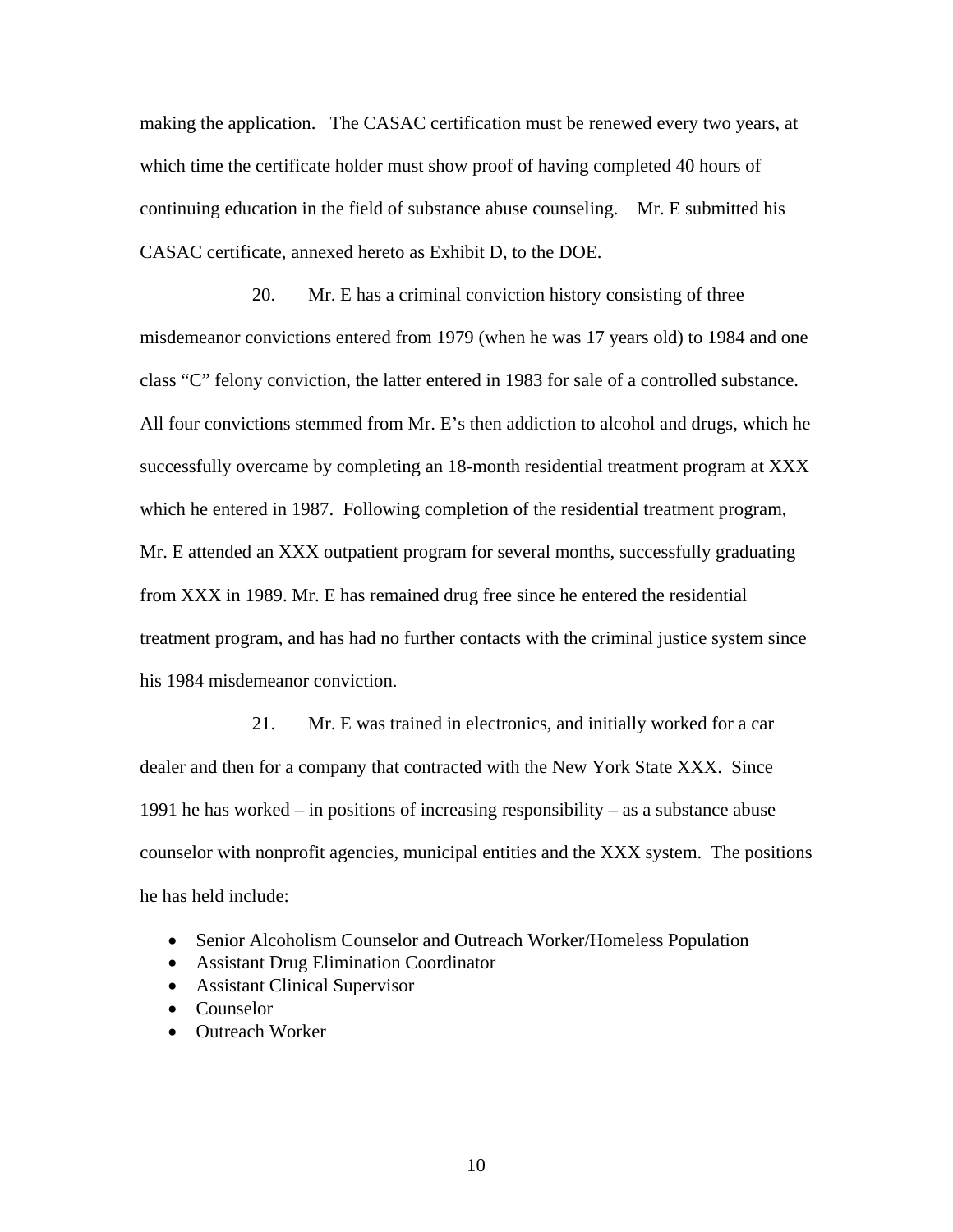22. Mr. E's current position with the XXX – the position he held at the time he applied to work with the DOE – involves counseling young adults ages 19 to 24 on substance abuse treatment and prevention. He also works with adults . . . helping them coordinate their reentry to the community through access to housing, health care and public benefits if needed. Mr. E has received praise for his work at the XXX, and has never been subject to discipline or reprimand by the XXX or by any group or agency that regulated or funded the program. He detailed his current position in the application form submitted to the DOE.

23. Mr. E has disclosed his conviction history to each of his employers. In some cases – including for his work with the XXX – he has had to undergo (and has passed) formal fingerprint-based background checks in order to obtain necessary clearance approvals.

#### **Mr.E Applies for a Position with the DOE**

24. In or about April, 2007, Mr. E learned that the DOE was looking for qualified applicants for SAPIS counselor positions in the New York City schools. He submitted an application to a central DOE Human Resources registry. He submitted a resume along with the application. *See* Ex. C.

25. In late April 2007, XX school contacted Mr. E, having reviewed his resume, to request that he interview for a SAPIS position at the school. XX school interviewed Mr. E in April, and called him in for a followup interview in May, 2007.

26. XX school offered Mr. E a SAPIS position later that month. Mr. E was concerned about when he should give notice to his then employer; the school official with whom he spoke informed him he would be required to complete paperwork at the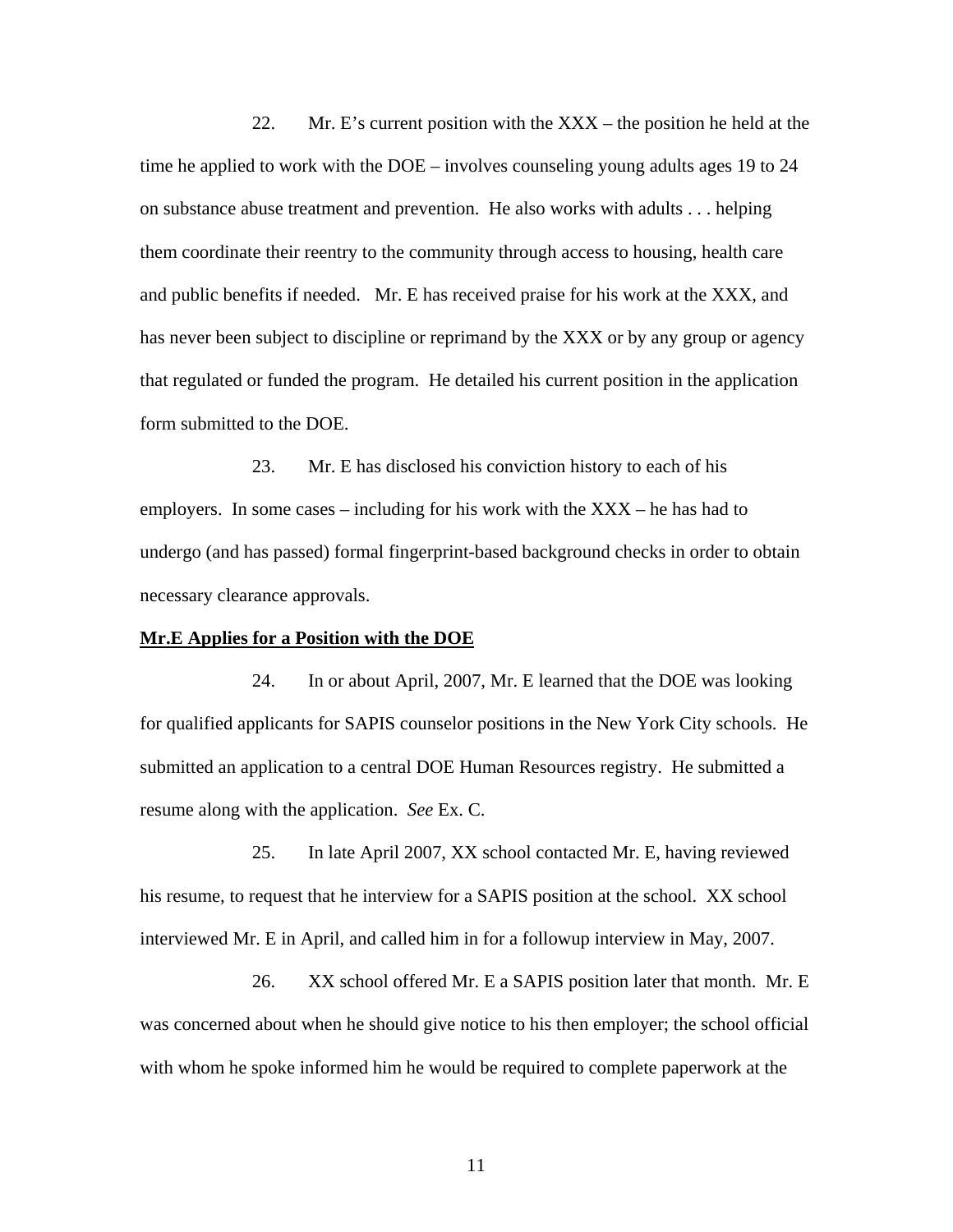DOE's Human Resources headquarters in New York City, but that she did not expect this to pose a problem, and that she expected he would be brought on board at XX school shortly thereafter.

27. Mr. E completed the paperwork, which included questions about applicants' contacts with the criminal justice system. Mr. E answered these questions truthfully. As a result, the DOE required that he be interviewed at its Office of Personnel Investigation.

28. One of the DOE's Chief Investigators, Aderimi Bello, briefly interviewed Mr.E on or about July 12, 2007. Mr. Bello asked questions about Mr. E's conviction history, which ended in 1984, but did not ask any follow up questions or comment on the information Mr. E put forth about his progress and rehabilitation since that time, which included his CASAC certificate (*see* Ex. D), as well as glowing letters from his former probation officer (with whom he has maintained contact since 1984 and who now sends him clients and acts as a mentor), his former supervisor, his current employer and members of the clergy. The letters of recommendation are collectively annexed hereto as Exhibit E.

29. Mr. Bello told Mr. E to contact the DOE three weeks later.

30. Mr. E called the DOE in August, as the DOE had requested, and was told to contact the DOE every two weeks until a decision was made. Mr. E did so. At some point in November, Mr. E was told to await a letter with the DOE's decision, but was not informed of that decision even when he asked.

31. In December, 2007 Mr. E received a letter from the DOE, postmarked December 7, 2007, that told him that his application for employment had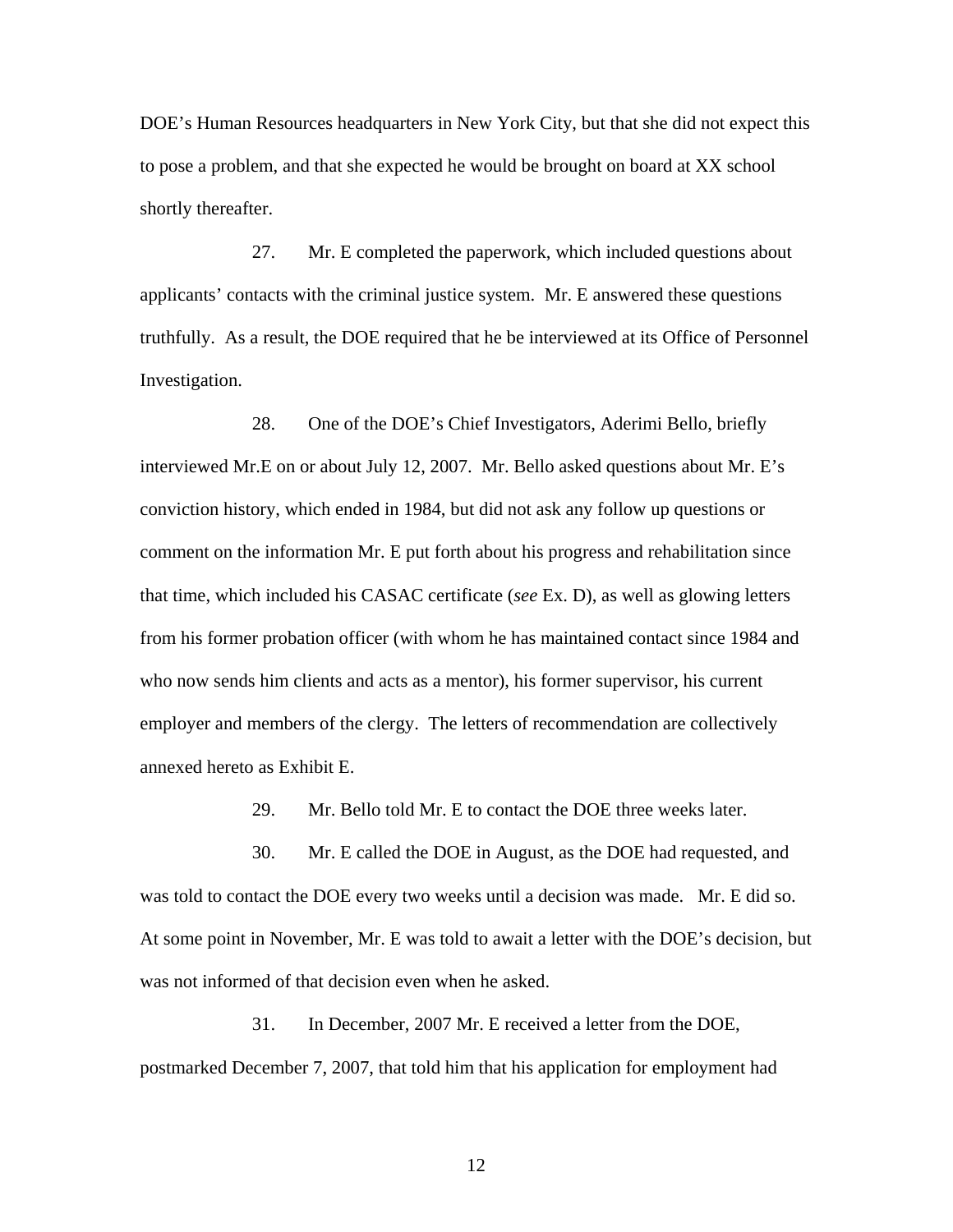been denied. The letter, a copy of which is annexed hereto as Exhibit F, listed his convictions and then stated that his "application [was] denied due to your drug convictions spanning a four (4) year period. Such a record gives rise to our concern as to your ability to perform the duties of position sought. In light of this, granting employment will pose an unreasonable risk to the safety and welfare of the school community."

32. The letter went on to inform Mr. E that he could reapply for the SAPIS position "in 12 months from the date of [the] denial." It then stated that "[i]f you have any additional information that you believe has not been considered, you may submit it in writing within 30 days" to the DOE.

33. At a date after December 10, 2007, Mr. E received a second letter from the DOE, which stated that he had "been placed on the New York City Department of Education's Ineligible/Inquiry List." A copy of this letter is annexed hereto as Exhibit G.

34. Mr. E submitted a letter to the DOE on or about December 27. The letter was sent by certified mail and was received by the DOE on December 28, 2007. The letter, a copy of which is annexed hereto as Exhibit H, candidly stated Mr. E's concern that his application had been improperly denied. Mr. E attached the letters of reference he had previously submitted to the DOE (*see* Ex. E), in case the agency had lost or failed to consider them.

35. Mr. E has not heard any response from the DOE to date in reference to the letter he submitted.

#### **VIOLATIONS OF LAW**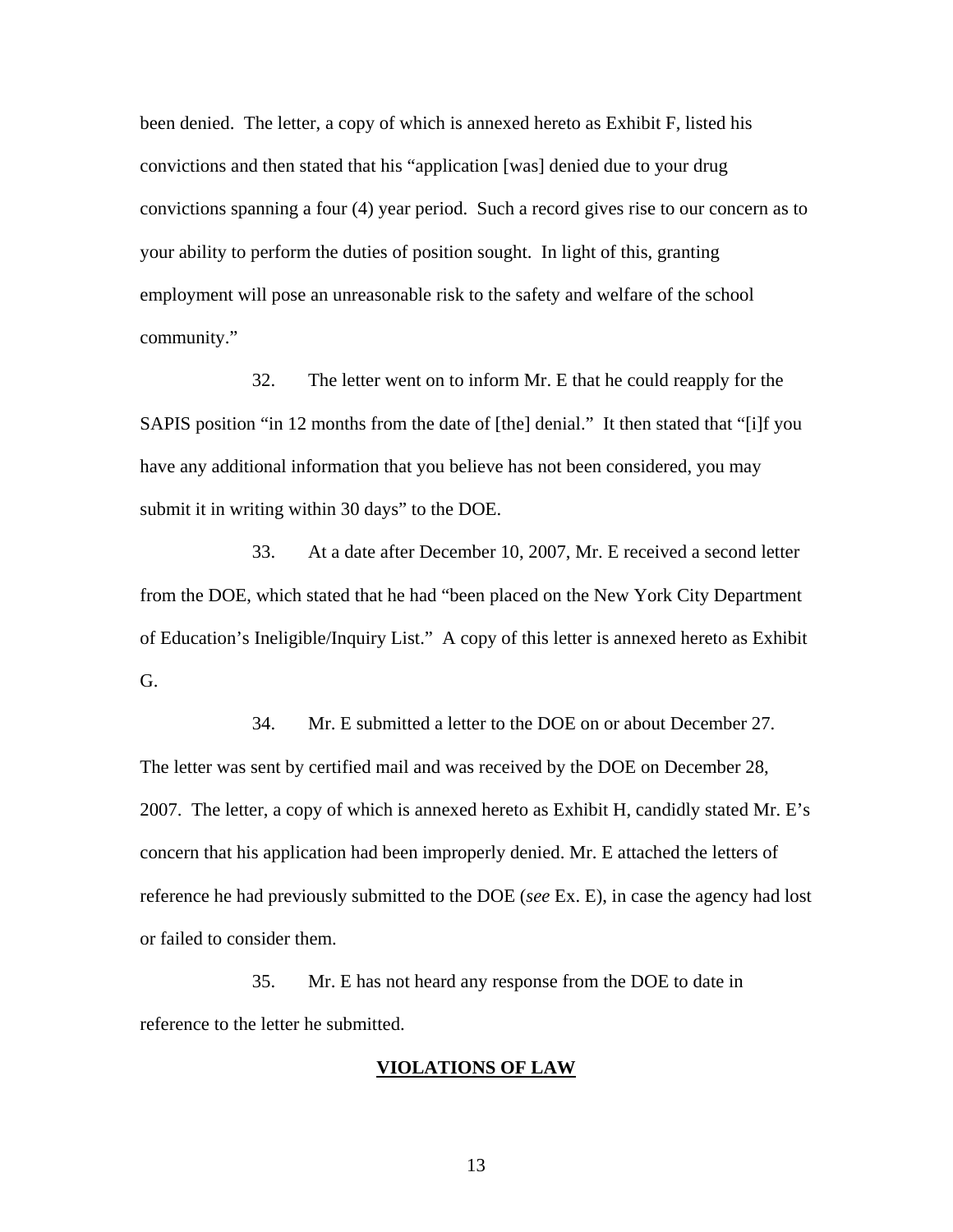# **FIRST CAUSE OF ACTION: RESPONDENTS' EMPLOYMENT DECISION VIOLATED ARTICLE 23-A OF THE CORRECTION LAW**

36. Mr. E repeats and realleges each paragraph above as if fully set forth herein.

37. Article 23-A of the Correction Law requires that Respondents make a fair and reasoned decision – based on the required factors set forth in that law – about whether Mr. E's conviction history was directly related to the duties of the SAPIS counselor position or whether his employment posed an unreasonable risk to persons or property.

38. Mr. E's employment history, CASAC certification and evidence of rehabilitation make it clear that his employment would pose *no risk* and that his conviction history was actually an asset for the SAPIS counselor position.

39. In light of Mr. E's employment and rehabilitation history and CASAC certification which were documented to the DOE, Respondents' determination to deny Mr. E the SAPIS position and to place him on the "ineligible list" was arbitrary and capricious, and constituted an abuse of discretion.

40. Respondents' actions violated the anti-discrimination provisions of Article 23-A of the Correction Law, §§ 750-755.

# **SECOND CAUSE OF ACTION: RESPONDENTS' EMPLOYMENT DECISION VIOLATED THE NEW YORK STATE HUMAN RIGHTS LAW**

41. Mr. E repeats and realleges each paragraph above as if fully set forth herein.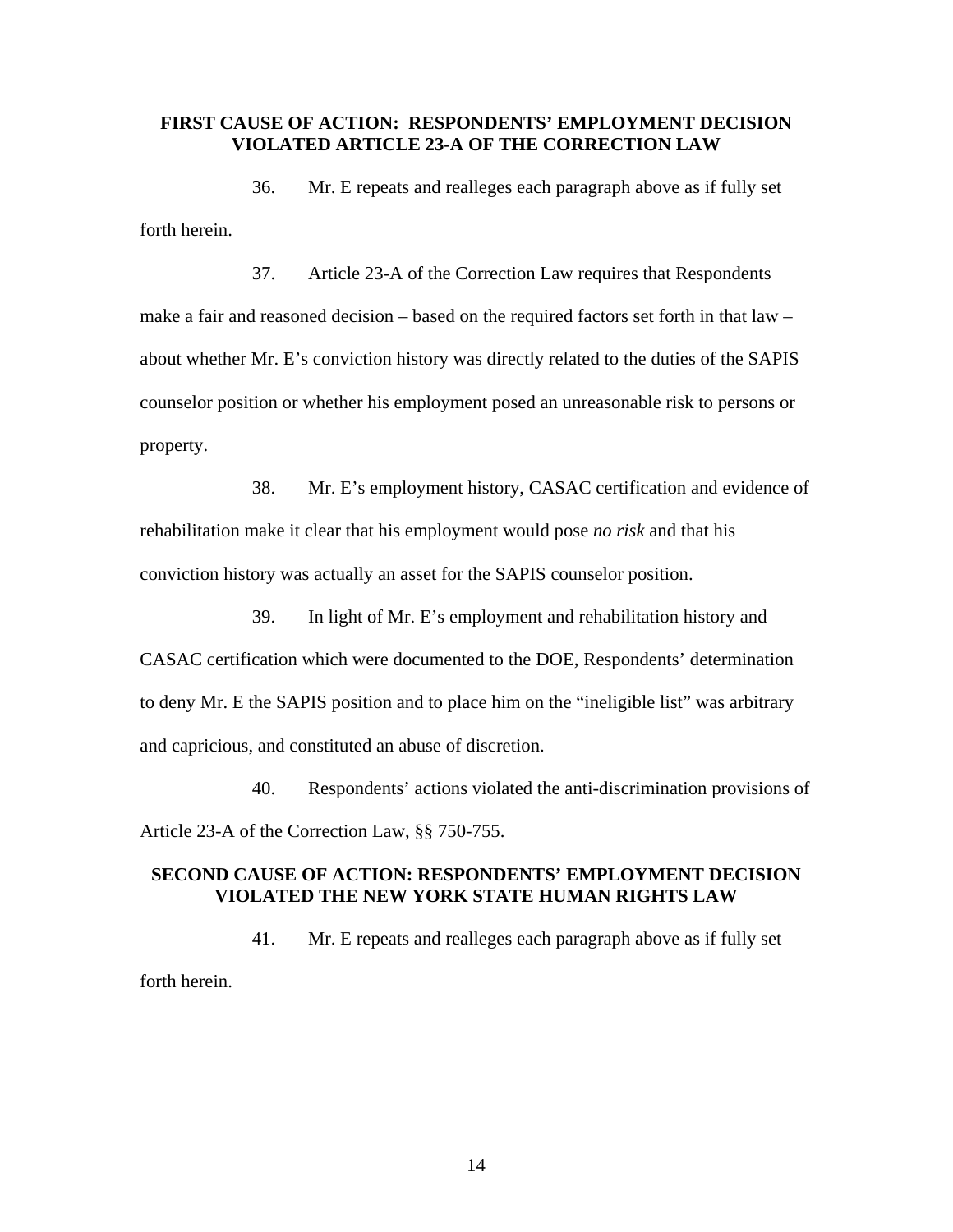42. By violating Article 23-A of the Correction Law, respondent committed an unlawful employment practice in violation of the New York State Human Rights Law, Executive Law § 296(15).

# **THIRD CAUSE OF ACTION: RESPONDENTS' EMPLOYMENT DECISION VIOLATED THE NEW YORK CITY HUMAN RIGHTS LAW**

43. Mr. E repeats and realleges each paragraph above as if fully set

forth herein.

44. By violating Article 23-A of the Correction Law, respondent

committed an unlawful employment practice in violation of the New York City Human

Rights Law, N.Y City Admin. Code §§ 8-107(a) and (b).

# **FOURTH CAUSE OF ACTION: RESPONDENTS' EMPLOYMENT DECISION WAS ARBITRARY AND CAPRICIOUS, AND CONSTITUTED AN ABUSE OF DISCRETION**

45. Mr. E repeats and realleges each paragraph above as if fully set

forth herein.

46. This cause of action is brought pursuant to C.P.L.R. § 7803(3).

47. By denying Mr. E the SAPIS counselor position with XX school,

Respondents acted arbitrarily and capriciously, and their actions constituted an abuse of

discretion.

# **WHEREFORE, PETITIONER PRAYS FOR JUDGMENT PURSUANT TO ARTICLE 78 OF THE CIVIL PRACTICE LAW AND RULES**:

1. Adjudging and declaring that Respondents' actions in denying Mr.

E employment and placing him on the DOE's "ineligible list":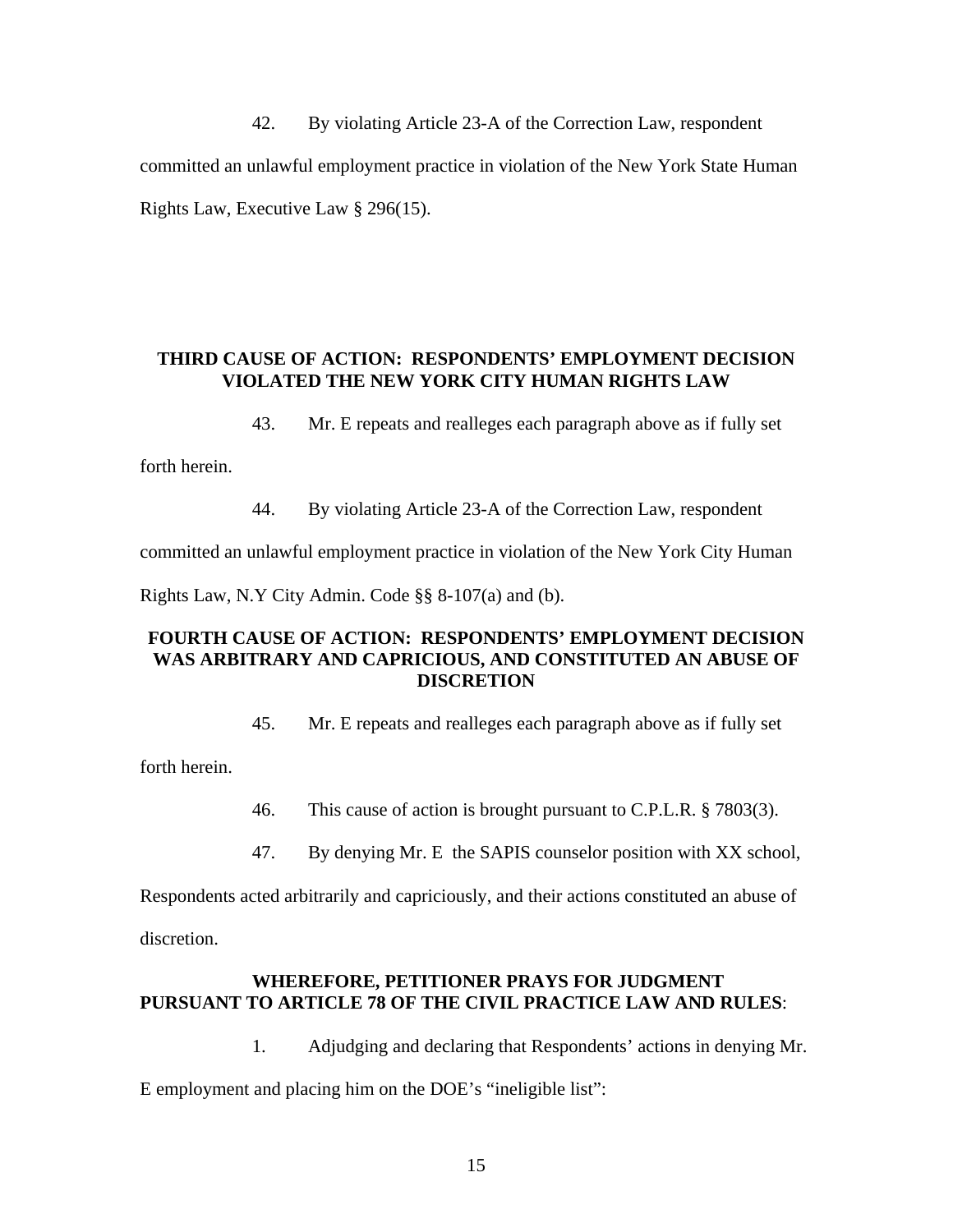- (a) were arbitrary and capricious, and an abuse of discretion;
- (b) were in violation of Correction Law §§ 750-755;
- (c) were in violation of Executive Law  $\S$  296(15);
- (d) were in violation of New York City Admin. Code Tit. 8,  $§ 8-107(10);$  and
- (e) are null and void;

 2. Directing Respondents to rescind their employment decision, remove his name from the DOE's "ineligible list," and permit Mr. E to be hired by the DOE for a SAPIS position;

3. Entering judgment on behalf of Mr. E and against Respondents in an amount representing back pay and all the other rights, privileges or benefits that Mr. E would have been or become entitled to had he not been denied employment as a SAPIS counselor with XX school;

5. In the alternative, directing a trial of any triable issues raised by the pleadings and proof of the parties;

6. Awarding attorney fees and costs as permitted by the New York Equal Access to Justice Act, C.P.L.R. § 8601; and

7. Granting such other and further relief as this Court deems just and

proper.

Dated: New York, New York April 1, 2008

SE, Petitioner

 $\frac{1}{\sqrt{2}}$  ,  $\frac{1}{\sqrt{2}}$  ,  $\frac{1}{\sqrt{2}}$  ,  $\frac{1}{\sqrt{2}}$  ,  $\frac{1}{\sqrt{2}}$  ,  $\frac{1}{\sqrt{2}}$  ,  $\frac{1}{\sqrt{2}}$  ,  $\frac{1}{\sqrt{2}}$  ,  $\frac{1}{\sqrt{2}}$  ,  $\frac{1}{\sqrt{2}}$  ,  $\frac{1}{\sqrt{2}}$  ,  $\frac{1}{\sqrt{2}}$  ,  $\frac{1}{\sqrt{2}}$  ,  $\frac{1}{\sqrt{2}}$  ,  $\frac{1}{\sqrt{2}}$